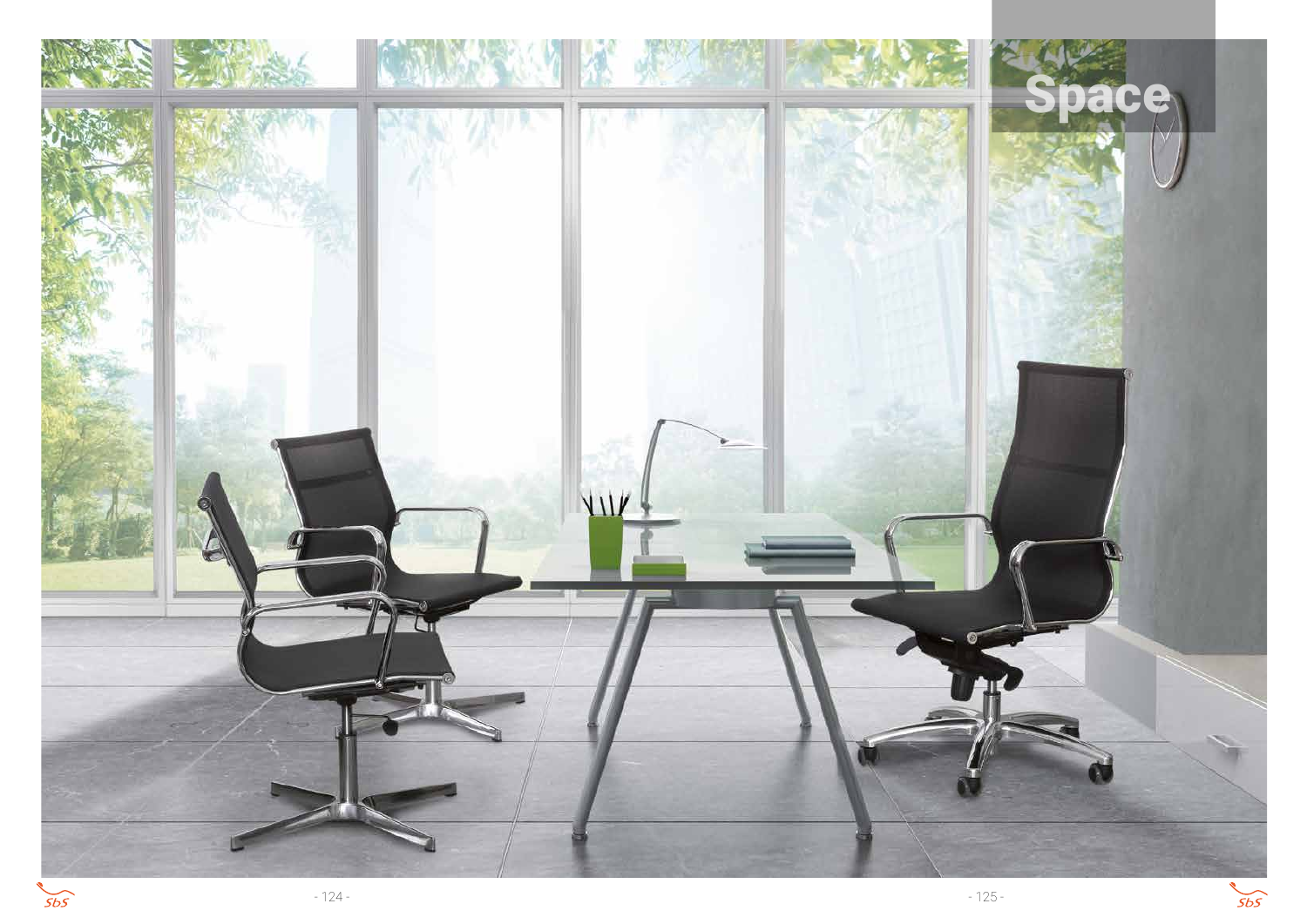

Poltroncina in rete tecnica traspirante, montata su struttura in acciaio cromato ad alta resistenza, un classico.

# SPACE

Space



Armchair in breathable technical mesh, mounted on a highly resistant chromed steel structure, a timeless product.



 $5b5$